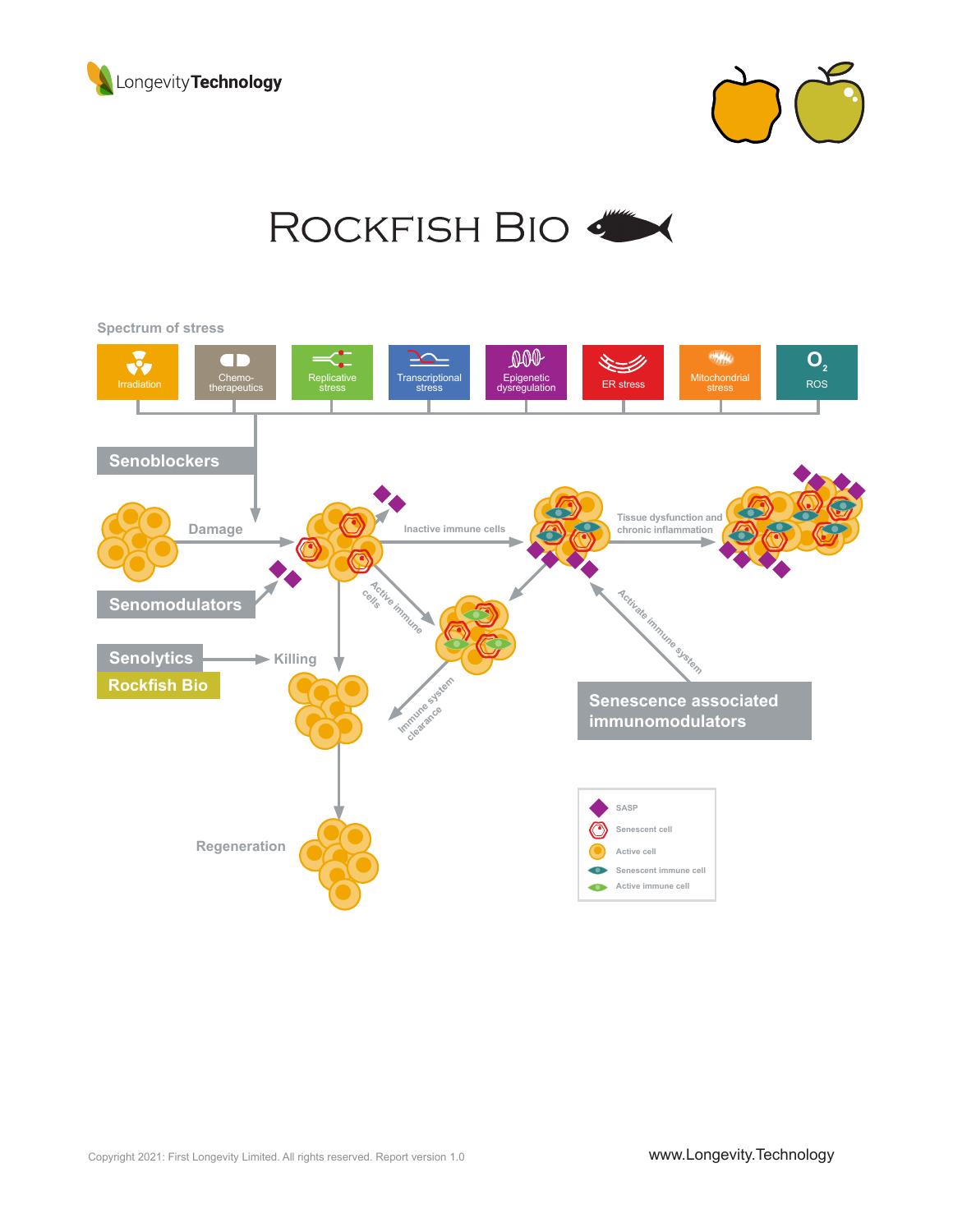

# Company profile **Rockfish Bio**





The idea for Rockfish Bio was born in 2019 when co-founders Johannes Grillari, Otto Kanzler and Ingo Lämmermann were inspired by the potential of a newly discovered pathway for the development of senolytics. At that time, the enormous potential of senolytics and the concomitant lack of suitable drugs with high efficacy and good safety profiles became obvious.

"We knew that we were on to something big the moment we saw that the pathway we discovered played a pivotal role in so many age-related diseases, and that existing drugs targeting our pathway were associated with only mild side effects," says Johannes Grillari.

Rockfish Bio will benefit from synergies formed with its two predecessors Evercyte and TAmiRNA. Evercyte provides know-how on cultivation of human cell lines for *in vitro* screening of senolytic compounds, whereas TAmiRNA is currently developing a blood sample-based method for quantification of the senescent cell load – an essential companion diagnostic, prognostic and

treatment monitoring tool for future clinical trials. Additionally, Johannes Grillari is the director of Ludwig Boltzmann Institute for Experimental and Clinical Traumatology which is located at the AUVA Trauma Center, Vienna thereby providing a close connection with clinicians and real-life patients. He is also an associate Professor at the University of Natural Resources and Life Sciences, Vienna (BOKU).

After clarifying the molecular mechanism of its senolytics, identifying renal epithelial cells as a promising therapeutic target (therapeutic index of  $\sim$ 700) and successfully testing the first generation of self-designed small molecule senolytics, Rockfish Bio now aims to secure sufficient funding from investors to verify the *in vivo* efficacy of its approach and commence senolytic drug development with chronic kidney disease as its lead indication. Rockfish Bio projects its exit point in six and a half years from now (clinical Phase 2 completion), where it plans to cooperate with, or out-license its asset to, the pharmaceutical industry. It will then switch focus to its next indication.

The senolytic compounds Rockfish Bio uses are based on the elevated formation rate of arachidonic acid (AA) in senescent cells due to increased enzymatic hydrolysis of membrane lipids by phospholipases. By inhibiting the conversion of AA with its compounds, the team at Rockfish Bio can increase the intracellular content of pro-apoptotic AA selectively in senescent cells, thereby inducing a senolytic effect. Downstream metabolites of AA and key enzymes involved in their biogenesis are associated with many age-related diseases including chronic kidney disease. Further, inhibition of AA-converting enzymes by existing drugs, such as NSAIDs, is associated with only mild side effects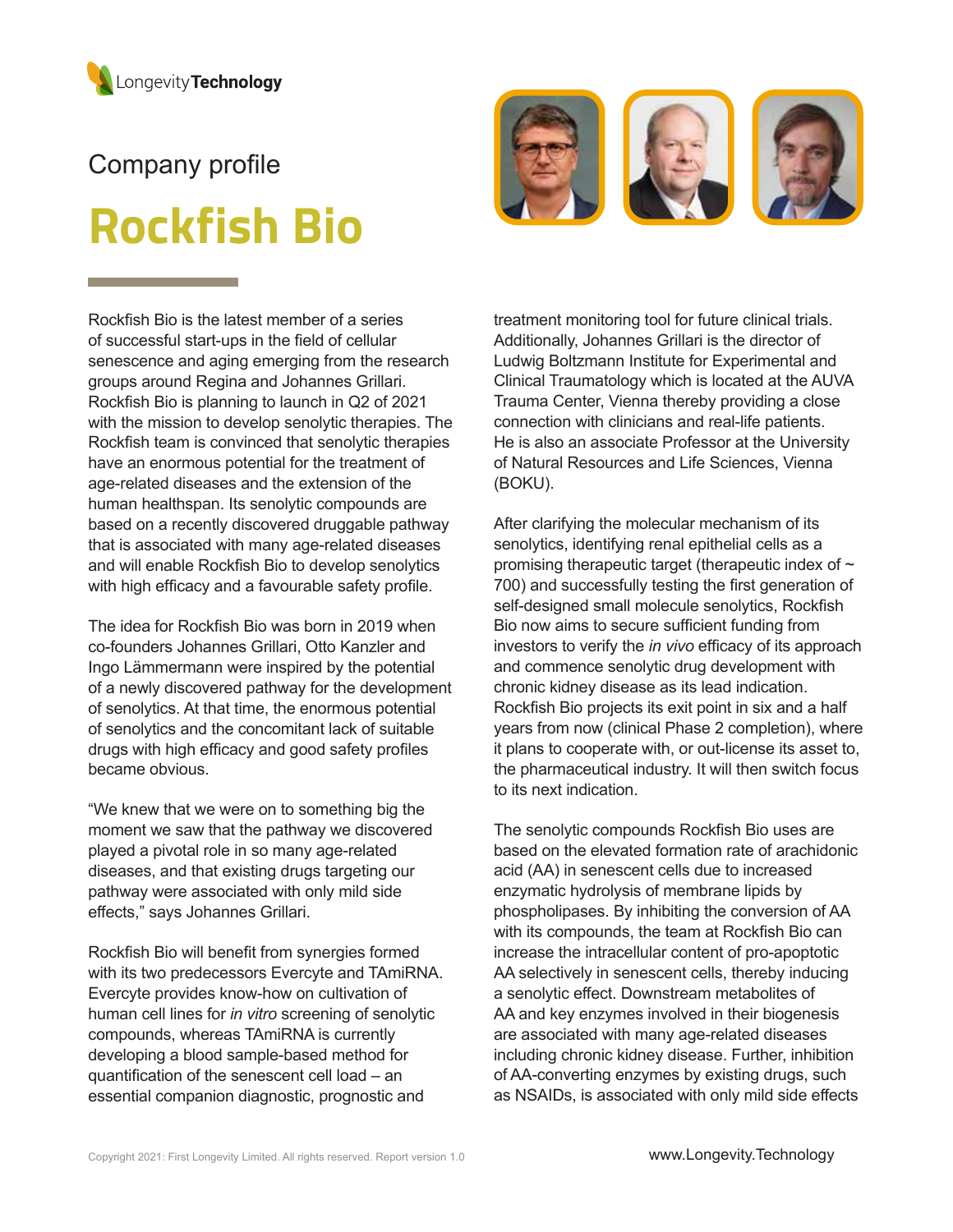

especially when only used for a short period. This senolytic pathway is protected by Rockfish Bio with a patent (WO2020084105A2) and it is currently in the process of filing an additional patent for the protection of novel small molecules in collaboration with med chem experts (2nd generation molecules are currently synthesised) targeting this pathway.

Besides chronic kidney disease as the first lead indication, Rockfish Bio plans to develop a medical product for the improvement of kidney transplants during normothermic reperfusion. The quality of transplant organs was shown to be closely correlated to the senescent cell load and recent reports suggest that senolytics can be used to improve their performance (Iske et al., 2020). The team at Rockfish Bio are in contact with leading scientists in the field of normothermic perfusion of kidney transplants who are willing to test its senolytic drugs in human kidney transplants declined by the transplant centres, thereby providing *ex vivo* data of the efficacy of the chosen senolytic drugs and the feasibility of their use to combat the chronic shortage of kidney transplants. In parallel, Rockfish Bio are screening its senolytic compounds in several human cell types to identify additional promising lead indications to pursue, thereby mitigating risk of failure.

## **Longevity Potential: Senolytic compounds for chronic kidney disease**

The use of senolytics in mouse models was shown to prevent, delay or attenuate the development and progression of numerous age-related diseases, and disorders, and first clinical trials in humans are ongoing. Yet, most of the investigated senolytics are not effective in all cell types and some are associated with severe side effects. The senolytic compounds discovered by Rockfish Bio proved senolytic capacity in all tested cell types encompassing mesenchymal, endothelial and epithelial cells from skin, lung, kidney, fat and cartilage. In addition, existing drugs inhibiting



The compounds chosen inhibit the conversion of the pro-apoptotic arachidonic acid (AA). The formation rate of AA is elevated in senescent cells, thereby making them more susceptible to the toxic effect of Rockfish Bio compounds. As the compounds also inhibit the synthesis of downstream metabolites, which are involved in pro-inflammatory signalling pathways, Rockfish Bio also expects a transient senomorphic effect by suppression of the SASP. After verifying its target pathway, with existing inhibitors of AA conversion, the team at Rockfish Bio successfully tested the 1st generation of novel small molecule inhibitors and are currently synthesising 2nd generation molecules. Based on existing drugs, and the molecular structure of its compounds, Rockfish Bio expects a high bioavailability after oral administration. For specific indications, such as osteoarthritis, Rockfish Bio plans to use non-systemic routes of administration (e.g. local injection) to result in a better safety profile.

So far, extensive testing on human cell cultures have been performed indicating that inhibition of the targeted pathway allows for therapeutic windows of up to 700-fold differences in the drug concentrations which are in the nanomolar range. The difference of 700-fold refers to elimination of senescent human cells of non-senescent primary control cells of different tissue origins including kidney, lung, cartilage, skin or vasculature. Pre-clinical studies in rodents are currently planned, using naturally aged c57BL/6 mice. Due to the extensive data on inhibitors of AA-converting enzymes, which are in daily clinical use, Rockfish Bio expects a favourable safety profile of its senolytic compounds in these studies.

The market volume of chronic kidney disease (CKD) and end stage renal disease (ESRD) is enormous with around 10% prevalence worldwide and over US\$120 billion spent yearly in the US alone. Progression of the disease through the various stages of CKD not only reduces the quality of life,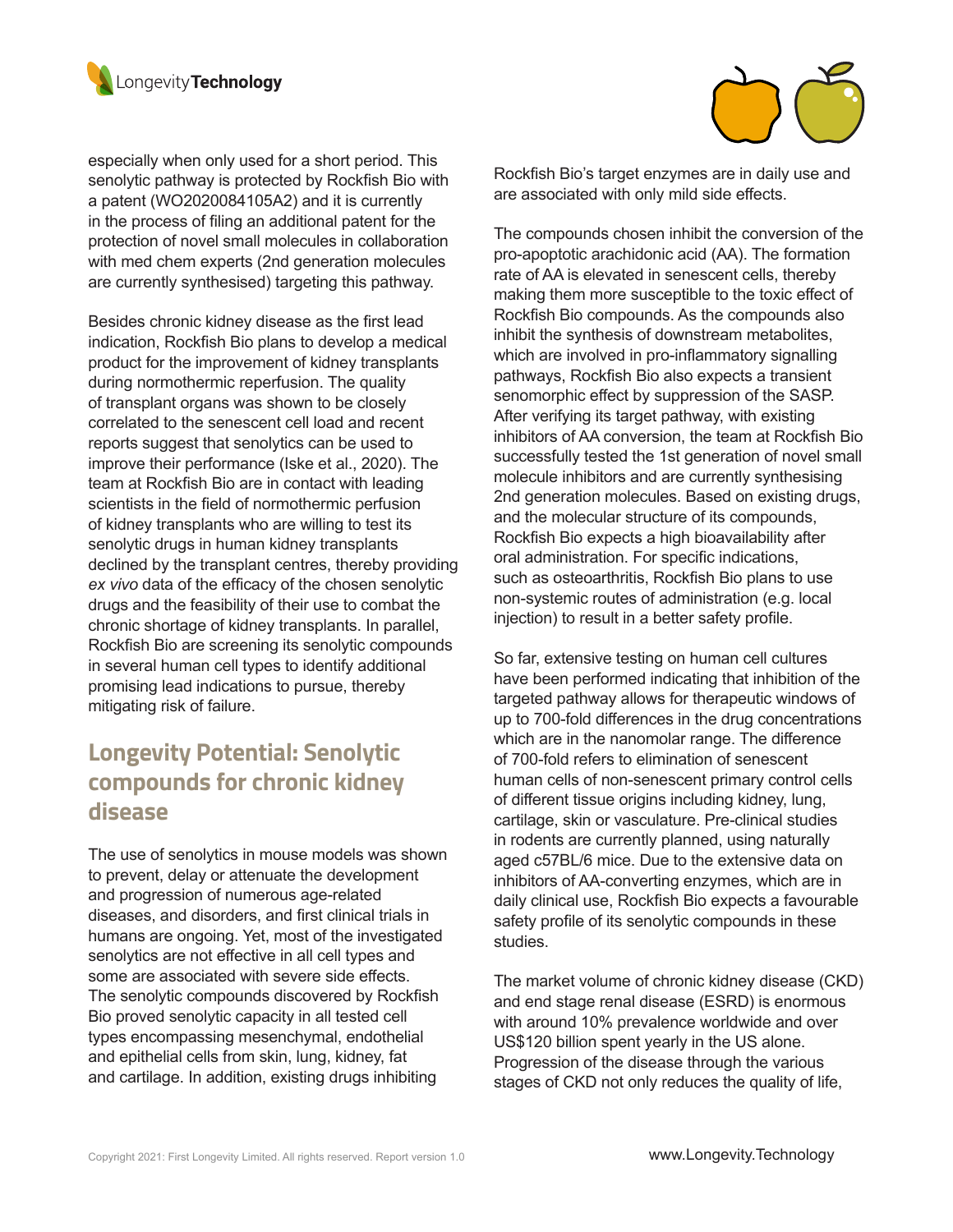

but also increases the cost per patient drastically. The number of ESRD patients undergoing transplantation is relatively low compared with dialysis, although transplantation is associated with the lowest costs and the highest quality of life. This can be explained by the chronic shortage of eligible transplant organs. Rockfish Bio aims to bring in five years a senolytic perfusion solution (approved as a medical device) for the improvement of otherwise discarded kidney transplants to the market. The Phase 2a clinical trial for the use of its senolytic compounds in CKD is envisaged to be completed in six and a half years.

As senolytics are expected to work in several agerelated conditions, choosing the right lead indication is a key aspect in starting drug development in the senolytics field. Thus, Rockfish Bio scored around 40 age-related indications in seven categories (medical need, market size, competition, scientific network, senolytic fit, time to market, screening data) using pre-defined objective key point indicators. Chronic kidney disease and kidney transplant failure were the top ranked indications on this list.

One key aspect of studied senolytics is their cell type/tissue dependent efficacy which makes comprehensive screening data obtained from cells of different tissue a vital part of the scoring process for identifying the most promising lead indication. Rockfish Bio established a broad *in vitro* screening platform using normal human cells from adult donors. Lead compounds will then additionally undergo an *in vivo* screening in naturally aged mice to verify the target tissue. This will greatly mitigate the risk of choosing an inferior candidate as lead indication.

The quantification of senescent cells before and after treatment is one of the biggest challenges that clinical trials involving senolytics are facing. Methods currently employed are biopsies which are not suitable for most indications and quantification of SASP factors in blood samples which can be greatly influenced by signals derived from the immune system. Therefore, the use of a proprietary (EP17177840.0) and precise (AUC  $\sim$ 0.9) quantification via circulating miRNAs with the senomiR system developed by TAmiRNA will be essential for monitoring the efficacy of the senolytic treatment in its clinical trials.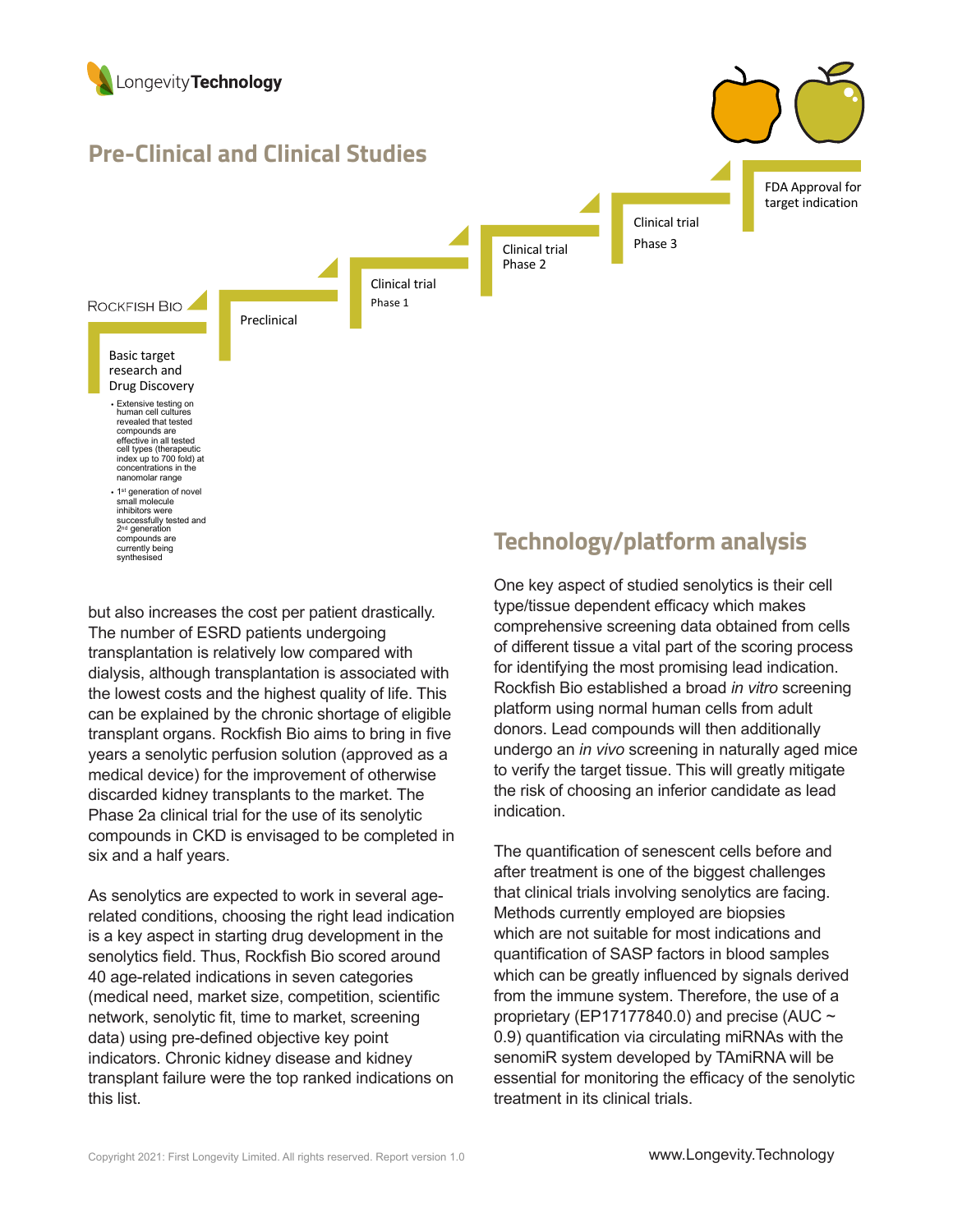



| <b>Technology Platform Analysis</b> | <b>Description</b>                                                                                                                                                     | <b>Rockfish Biosciences</b>                                                                                                                                                                                                                                                                                                                                                                    |
|-------------------------------------|------------------------------------------------------------------------------------------------------------------------------------------------------------------------|------------------------------------------------------------------------------------------------------------------------------------------------------------------------------------------------------------------------------------------------------------------------------------------------------------------------------------------------------------------------------------------------|
| <b>Class of Senotherapeutic</b>     | Senolytic, Senomodulator, SA-<br>immunomodulator, Senoblocker.                                                                                                         | Senolytic: Targeting cellular pathways that make<br>senescent cells vulnerable to death.                                                                                                                                                                                                                                                                                                       |
| <b>Target specificity</b>           | Features of therapeutic that<br>facilitate targeting of senescent<br>cells without off-target effects;<br>dependent on senescent<br>biomarkers.                        | As AA converting enzymes already have inhibitors<br>in daily clinical use, Rockfish Bio expects<br>a favourable safety profile by targeting this<br>pathway. Furthermore, due to its relationship with<br>TAmiRNA, effective targeting of senescent cells<br>during treatment can be quantified by assessing<br>circulating miRNAs with the senomiR system<br>developed by TAmiRNA.            |
| <b>Delivery</b>                     | Approaches (local or systemic),<br>technologies (delivery vehicle),<br>and formulations needed to<br>safely and reliably deliver<br>therapeutic to its target.         | Based on existing drugs, and the molecular<br>structure of its compounds, Rockfish Bio expects<br>a high bioavailability after oral administration.<br>For specific indications, such as osteoarthritis,<br>Rockfish Bio plans to use non-system routes of<br>administration (e.g local injection) to result in a<br>battery safety profile.                                                   |
| Adaptability                        | Foundational technology that<br>can be utilised to systematically<br>improve, or build upon,<br>robustness of therapeutic.                                             | Rockfish Bios senolytic target pathway still offers<br>a huge chemical space free to explore and 1st<br>generation of self-designed small molecule<br>inhibitors were already successfully tested. The<br>team at Rockfish Bio are currently synthesising<br>2nd generation compounds and are in the process<br>of filling an additional patent for the protection of<br>this compound family. |
| Regulation                          | Context specific control over<br>therapeutic action once<br>it has reached its target<br>(spatial, temporal, sensitivity,<br>degradation).                             | Unknown for Rockfish Bio.                                                                                                                                                                                                                                                                                                                                                                      |
| <b>Toxicity</b>                     | Level of damage that therapeutic<br>can cause to organism; Can<br>include, but not limited to: off-<br>target effects, on-target side<br>effects, immunogenicity, etc. | Target is inhibition on AA converting enzymes, that<br>are already used in daily clinical use with only mild<br>side effects, suggesting favourable safety profiles<br>when tested preclinicallly and clinically in vivo.                                                                                                                                                                      |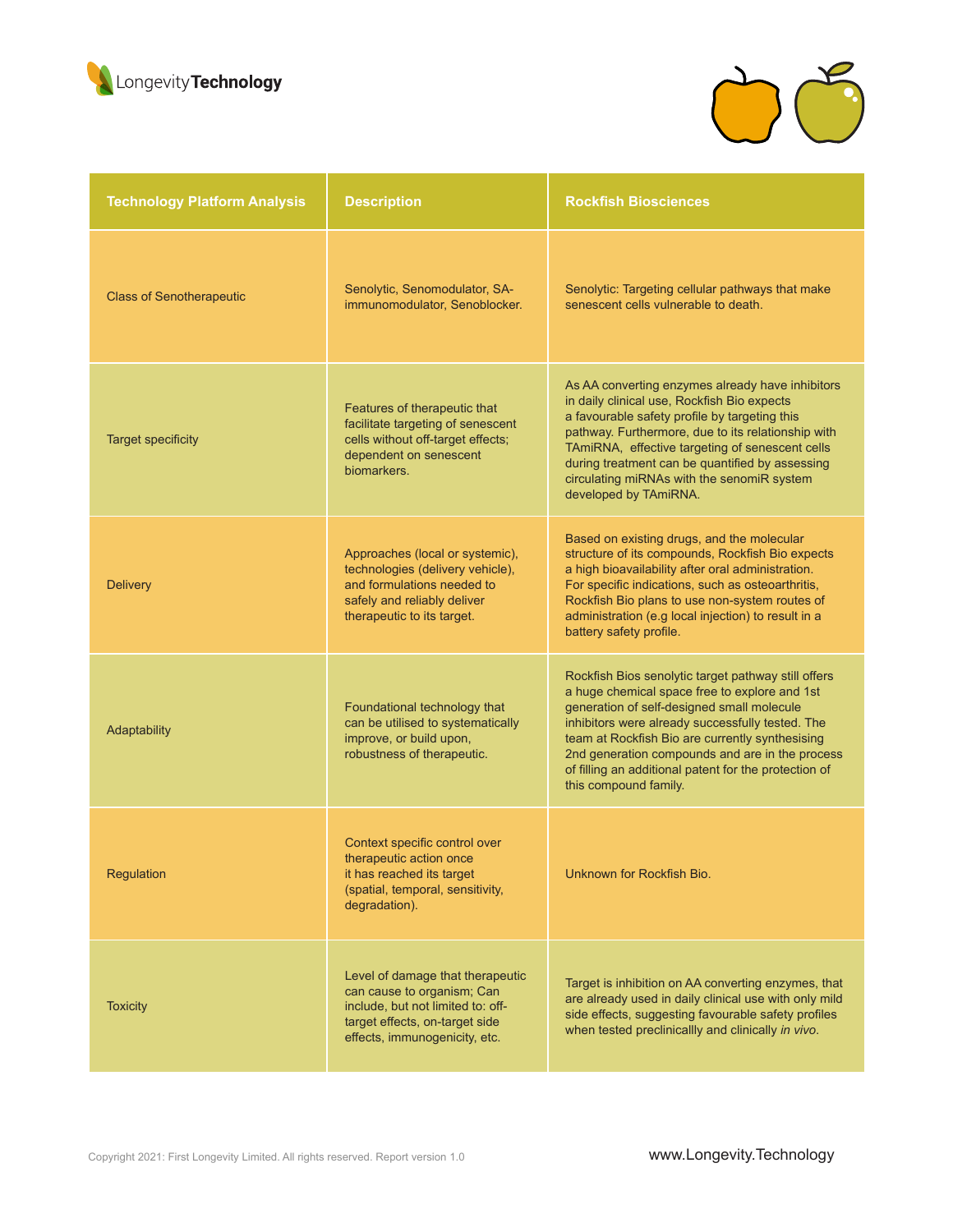



Preclinical trials in rodents are the next steps for Rockfish Bio and, as such, safety is yet to be determined. However, due to the extensive data on inhibitors of AA converting enzymes, which are in daily clinical use, Rockfish Bio expects a favourable safety profile of its senolytic compounds in these studies.

## **Target Market**

Current treatments for CKD slow the progression of the disease, but as it advances the only life-prolonging measurements for end-stage renal disease (ESRD) are dialysis and kidney transplantation, both of which are associated with high costs for the healthcare system and in the case of dialysis with poor quality of life. Thus, stopping or delaying the progression of CKD will drastically reduce patient suffering and costs by lowering the numbers of ESRD patients and keeping the patients in early stages of CKD with a still high quality of life. In addition, expanding the pool of transplantable kidney organs will more than half the patient costs from US\$80,000 – 90,000 for dialysis to 35,000 for transplantation and greatly improve the quality of life for these patients. Rockfish Bio hopes its products will address both issues, CKD progression to ESRD and shortage of kidney transplants, thereby creating huge socio-economic benefits for this target market.

### **Success Factors**

#### **Team and Reputation**

• CEO of Rockfish Bio, Otto Kanzler, combines extensive experience in the biopharmaceutical industry with proficiency in business development and finance background. Otto is a serial entrepreneur, who has co-founded several successful start-up companies, including Evercyte and TAmiRNA. He also founded Innofly Management GmbH, providing high quality backoffice resources to biotech and pharma start-ups. As CEO of Rockfish Bio, this connection will allow Rockfish Bio to benefit from cost savings by these shared services until critical mass within Rockfish Bio is reached. Furthermore, due to his experience in the pharmaceutical industry, Otto has numerous connections to pharma companies and investors that will aid Rockfish Bio in securing the necessary funds for the first growth phase;

- Designated CSO/COO, Dr Ingo Lämmermann, has accumulated more than seven years of experience in aging and senescence research. Dr. Lämmermann discovered the senolytic target pathway that Rockfish Bio has since patented. Another patent of one of Dr Lämmermann's inventions has already been successfully translated into a product;
- Associate Professor Johannes Grillari is the designated head of the strategic advisory board at Rockfish Bio. Professor Grillari has over 25 years of experience in cellular and molecular aging. He has authored and co-authored more than 170 scientific articles, has filed 14 patents, and was invited as a speaker over 100 times at international meetings. This brings vast scientific expertise and networks to Rockfish Bio's strategic board. In addition, Grillari co-founded and holds advisory positions in Evercyte as well as TAmiRNA. Johannes Grillari is Associate Professor at BOKU and director of the Ludwig Boltzmann Institute (LBI) for Traumatology in cooperation with AUVA, Vienna, Austria;
- Rockfish Bio holds strong connections to leading scientists and clinicians in normothermic perfusion of kidney transplants who are willing to test the senolytic in declined kidneys. This is advantageous for Rockfish Bio's strategy to use its senolytic for the improvement of otherwise discarded kidney transplants;
- It also benefits from synergies formed with its two predecessors Evercyte and TAmiRNA. Evercyte provides know-how on cultivation of human cell lines for *in vitro* screening of senolytic compounds, whereas TAmiRNA is currently developing a blood sample-based method for quantification of the senescent cell load – an essential diagnostic tool